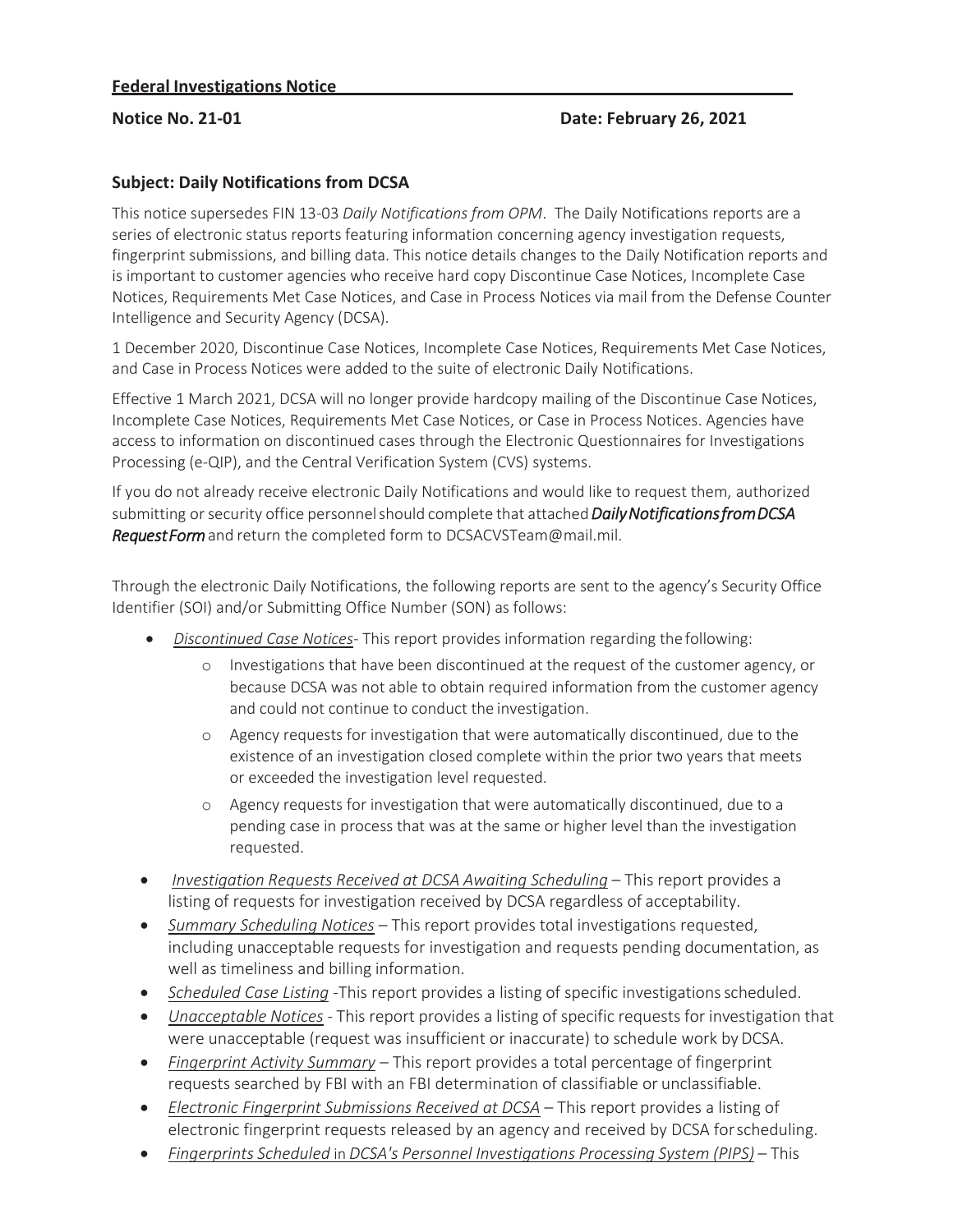report provides a listing of fingerprints scheduled by OPM to be checked by FBI.

- *Federal Bureau of Investigation (FBI) Fingerprint Responses* -This report provides a listing of each electronic fingerprint request released by an agency to DCSA, where the FBI made the determination that the electronic fingerprint image was classifiable(image was good) or unclassifiable (image was not able to be used).
- *Agency Billing Report* –This report provides a listing of billing transactions for investigation requests scheduled by DCSA for agency.

Please note, agencies will receive all reports listed above when enrolled in Daily Notifications.

The Daily Notification reports provide information to identify the subject and requestor, including subject's last name, investigation request identification number, DCSA case number, fingerprint machine serial number and requesting official's name.

Please contact your DCSA Agency Liaisons with any questions you have about these reports.



Christy K. Wilder Assistant Director, DCSA Background Investigations Directorate

Attachment: Daily Notifications from DCSA Request Form

Inquiries: DCSA, Customer and Stakeholder Engagements: 724-794-5612 Distribution: All agency SOI and SON Offices Expiration: When superseded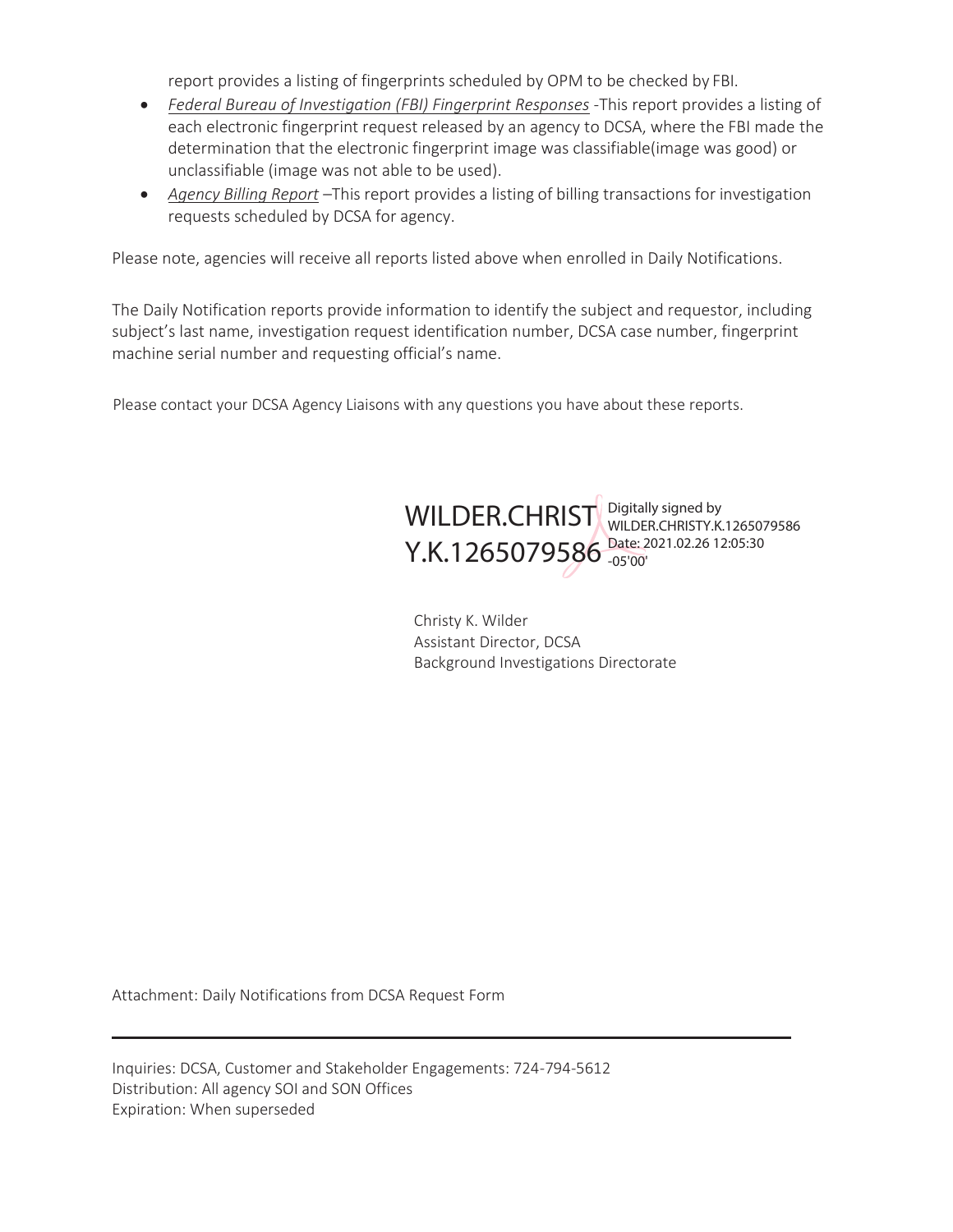## **Daily Notifications from DCSA Request Form**

Defense Counterintelligence and Security Agency (DCSA),offers a series of electronic reports featuring information concerning investigation requests, fingerprint submissions, and billing data compiled into one Daily Notification email.

Please complete this form to request Daily Notifications from DCSA and show the Security Office Identifier(s) (SOI) or Submitting Office Number(s) (SON) to secure this information. For additional information on these Daily Notifications, please see the associated Federal Investigations Notice (FIN), located on the DCSA website at [www.dcsa.mil](https://www.dcsa.mil/mc/pv/gov_hr_security/notices_PSP/) or in the NP2 Portal Library.

Please fill in the required fields and click on the *Submit Form* button in the top right corner of the form. **Keep in mind that SONs receiving these reports will no longer receive hardcopy Investigation Scheduling Notices.** 

|                    | Does your Office use this code as a: |            |             |  |
|--------------------|--------------------------------------|------------|-------------|--|
| <b>Office Code</b> | SOI                                  | <b>SON</b> | <b>Both</b> |  |
|                    |                                      |            |             |  |
|                    |                                      |            |             |  |
|                    |                                      |            |             |  |
|                    |                                      |            |             |  |
|                    |                                      |            |             |  |
|                    |                                      |            |             |  |
|                    |                                      |            |             |  |
|                    |                                      |            |             |  |
|                    |                                      |            |             |  |
|                    |                                      |            |             |  |
|                    |                                      |            |             |  |
|                    |                                      |            |             |  |

Agency Name (e.g., Department of  $\qquad$  )

Office Name (e.g., Human Resources, Personnel Security) \_\_\_\_\_\_\_\_\_\_\_\_\_\_\_\_\_\_\_\_\_\_\_\_

Group Email Address **Exercise 2.1** 

This must be a "group" email address, not an individual email. The agency will create and maintain the group email address.

| Point of Contact Name | T<br>. itle |  |
|-----------------------|-------------|--|
|                       |             |  |

Point of Contact Phone Number \_\_\_\_\_\_\_\_\_\_\_\_\_\_\_\_\_\_\_\_\_\_\_\_\_\_\_\_\_\_ Extension\_\_\_\_\_\_\_\_\_\_\_\_\_\_\_\_\_\_\_\_

If you have questions about this form, please contact the Central Verification Team(CVS) at 724-794-5612, extension 4600 or DCSACVSTeam@mail.mil. Submit this form to DCSACVSTeam@mail.mil when complete.